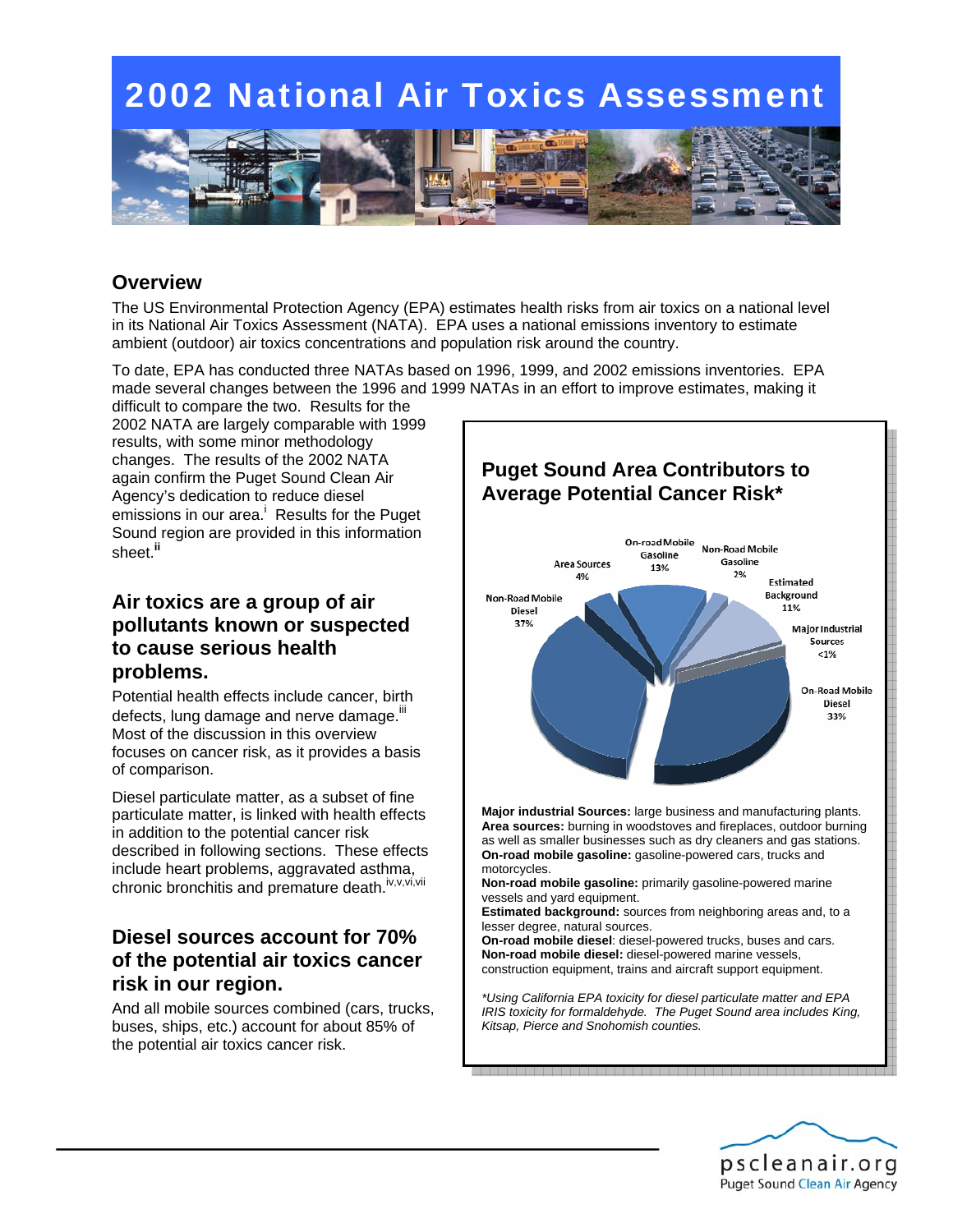#### **The Puget Sound area's potential cancer risk from air toxics is comparable to other major metropolitan areas.**

Our region ranked in the highest 5th percentile of risk when compared to the entire country, which is typical for major metropolitan areas. Our urban areas have health risks higher than the four-county Puget Sound average (a mix of urban and rural), which amounts to approximately 250 potential cancer cases for every million people. This level of risk is 250 times the acceptable risk for individual air toxics cleanup levels at hazardous waste sites, and is consistent with findings from the Puget Sound Clean Air Agency's local 2003 air toxics evaluation. Vill

In some areas, such as high traffic, industrial and/or port areas, estimated risks can exceed 1,000 potential cancer cases per million people (see map, which shows risk estimate by census tract).

While risk estimate are provided here, values should be used as a tool for comparison and prioritization of areas and pollutants for action, not interpreted as any individual's or community's absolute risk.

### **After diesel particulate matter, formaldehyde and benzene are the pollutants that pose the greatest potential cancer risk.**

Diesel particulate matter, formaldehyde, and benzene combined present 90% of the potential cancer risk from air toxics. These are all associated with mobile sources; formaldehyde and benzene also come from wood burning and other combustion.

Acrolein is also an air toxic of concern in the Puget Sound region but is not shown because acrolein's primary health impact is respiratory irritation (not cancer). Acrolein is emitted primarily from mobile sources, wood burning and other combustion.



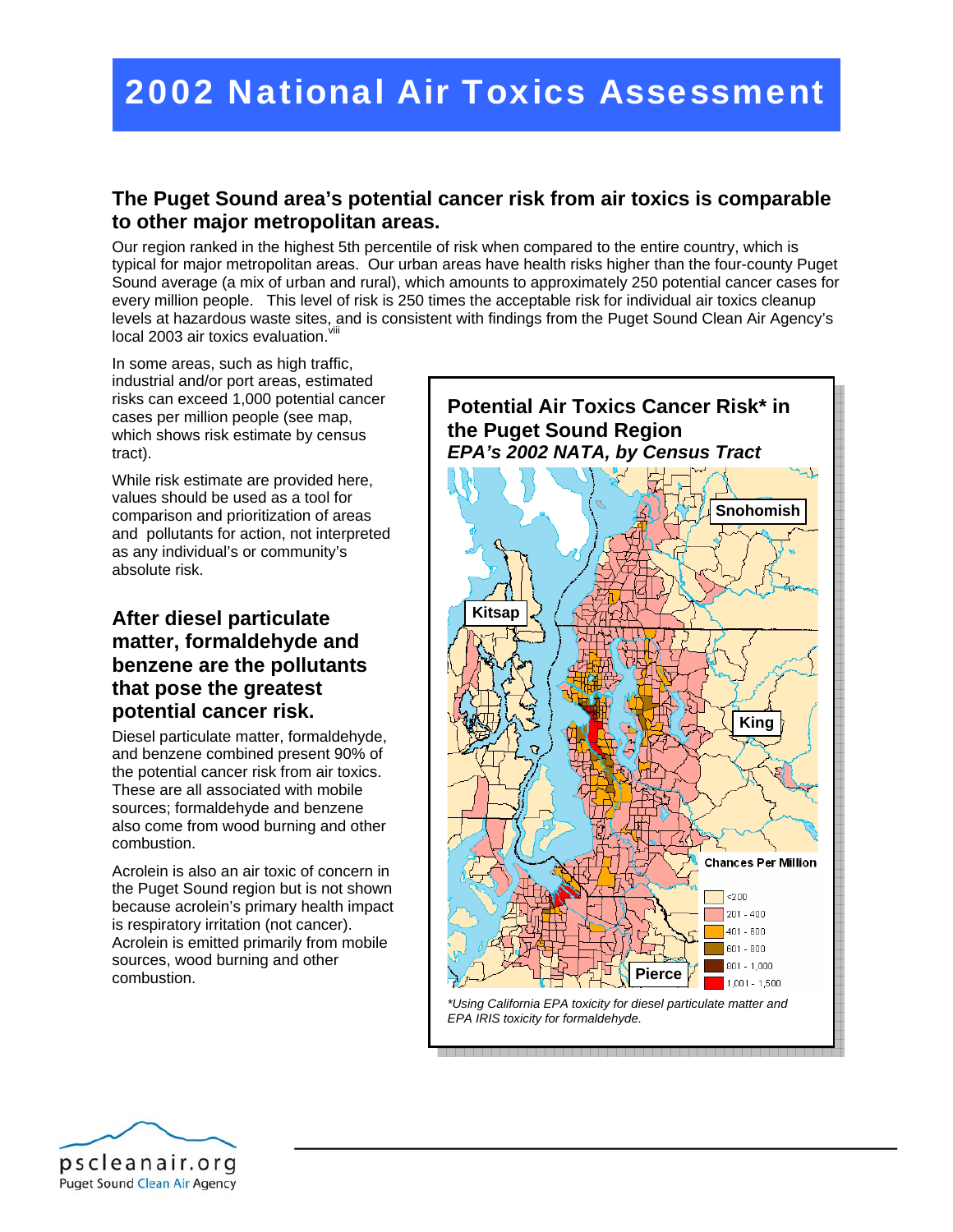### **The Agency, along with local, regional, and national partners, has acted to reduce air toxics emissions since EPA gathered the 2002 NATA information.**

¾ Through the agency's **Diesel Solutions program**, launched in 2001, we reduce diesel particulate matter emissions with partners by retrofitting vehicles with pollution control equipment, using cleaner fuels and promoting reduced idling. These efforts include the Washington School Bus Program, enacted and funded by the Washington State Legislature in 2003.

Through this program, the agency has retrofit over 2,500 buses, reducing diesel particulate



exposures to children, an especially vulnerable population. In addition, Puget Sound Clean Air Agency has partnered with transit agencies, public works departments, garbage haulers, as well as with area ports and other public and private partners to retrofit engines, switch to cleaner fuels and introduce cleaner technologies on over 1,600 vehicles. More info is available online at: www.dieselsolutions.org.

¾ The **Puget Sound Maritime Air Forum**, consisting of the Puget Sound Clean Air Agency and several other partners including the Ports of Seattle, Tacoma and Vancouver,

developed the Northwest Clean Air Strategy. The Strategy outlines voluntary short-term and long-term measures that the ports will take over the next several years to voluntarily



reduce air emissions. Diesel exhaust is one of the main pollutants targeted for emission reduction. The Ports of Seattle, Tacoma, and Vancouver adopted the strategy in December 2007. tinyurl.com/c6mxpk

¾ The agency works with the **hearth products industry and local communities** to reduce air pollution from wood burning. Through woodstove

replacement programs funded largely through the Washington State Legislature, we have helped hundreds of



homeowners to replace their old, polluting woodstove with a cleaner heat source. tinyurl.com/cw9sx4

- ¾ The agency works with **large and small industrial sources**, through compliance and voluntary actions, to reduce air toxics emitted from manufacturing. www.pscleanair.org/regulated/businesses.
- $\triangleright$  In 2005, the Washington Legislature adopted the **California Clean Car Standards**. This made Washington the ninth state to adopt strong state standards for air toxics and smog forming pollution. These standards will reduce mobile source air toxics emissions. Washington and at least 17 other states now await EPA's reconsideration of California's requested waiver to set tougher limits on tailpipe emissions. tinyurl.com/cg2sde ; tinyurl.com/cxjaue
- $\triangleright$  In 2006, the agency partnered with other **West Coast partners** to advocate for a strengthened mobile source air toxics rule. The result was a rule that will substantially lower the content of benzene – a harmful air toxic – in our gasoline. www.epa.gov/otaq/toxics.htm#mobile.
- ¾ Additional national **air toxics projects** are described at EPA's air toxics website. www.epa.gov/ttn/atw/allabout.html

#### **You, too, can reduce air toxics emissions.**

Small steps cumulatively make a difference. To see what you can do, visit www.pscleanair.org/actions.